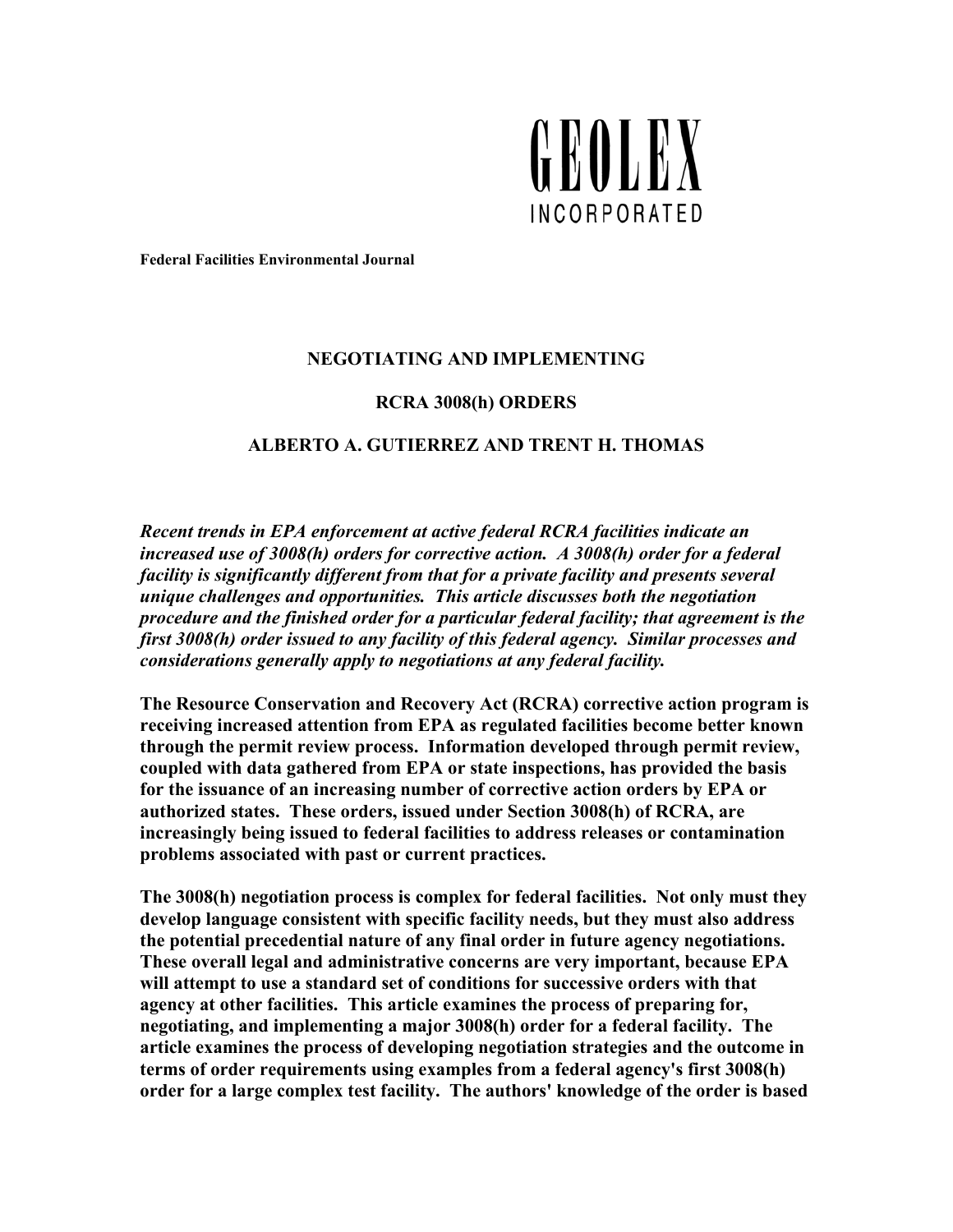**upon their intimate involvement in the negotiation process as a result of their company's role as the environmental contractor for the federal facility. This article should assist other federal facility managers or environmental coordinators in working through the 3008(h) process, if and when it is required at their facility.** 

## **NEGOTIATION OF A RCRA 3008(h) CORRECTIVE ACTION ORDER**

**Several factors and objectives should be considered when a federal facility manager is faced with a 3008(h) order. These considerations and objectives include:** 

- **Negotiation of an order that satisfies facility-specific technical and budget constraints;**
- **Modification of EPA "model language" to fit the constraints and bureaucracy of the specific agency; and**
- **Developing and maintaining a framework of cooperation between EPA and the facility such that flexibility, which is critical to success of environmental projects, is maintained**

**These objectives and considerations were the guiding principles in the 3008(h) negotiation process detailed in the following discussion.** 

**Each of these objectives appears to have been well met in the final document, although the true degree of success can only be ascertained through implementation of the order's requirements. Each consideration holds a different degree of significance for each section of the order. In some areas, such as technical requirements and schedule, the concern is primarily a facility-specific one; whereas in the case of administrative procedures and legal issues, it is primarily a concern about how the agency's bureaucracy must respond to achieve the order's requirements.** 

## **THE NEGOTIATION TEAM**

**To balance these objectives, a negotiating team was formed that consisted of:** 

- **Technical experts (federal agency and contractors)**
- **Legal and regulatory experts (federal agency and contractors)**
- **Facility environmental and operational management (federal agency)**
- **Headquarters environmental management (federal agency)**

**This team was supported by numerous technical and administrative staff and worked closely throughout the entire twenty-month negotiation period. The core of the negotiating team was five key technical and administrative personnel. The team conferred frequently with technical experts from the environmental contractor that had already been working on the RCRA contamination assessment and closures at the site. Every time a new draft of the order was developed or new technical data demanded a change in direction, the entire team reviewed the order. The team was**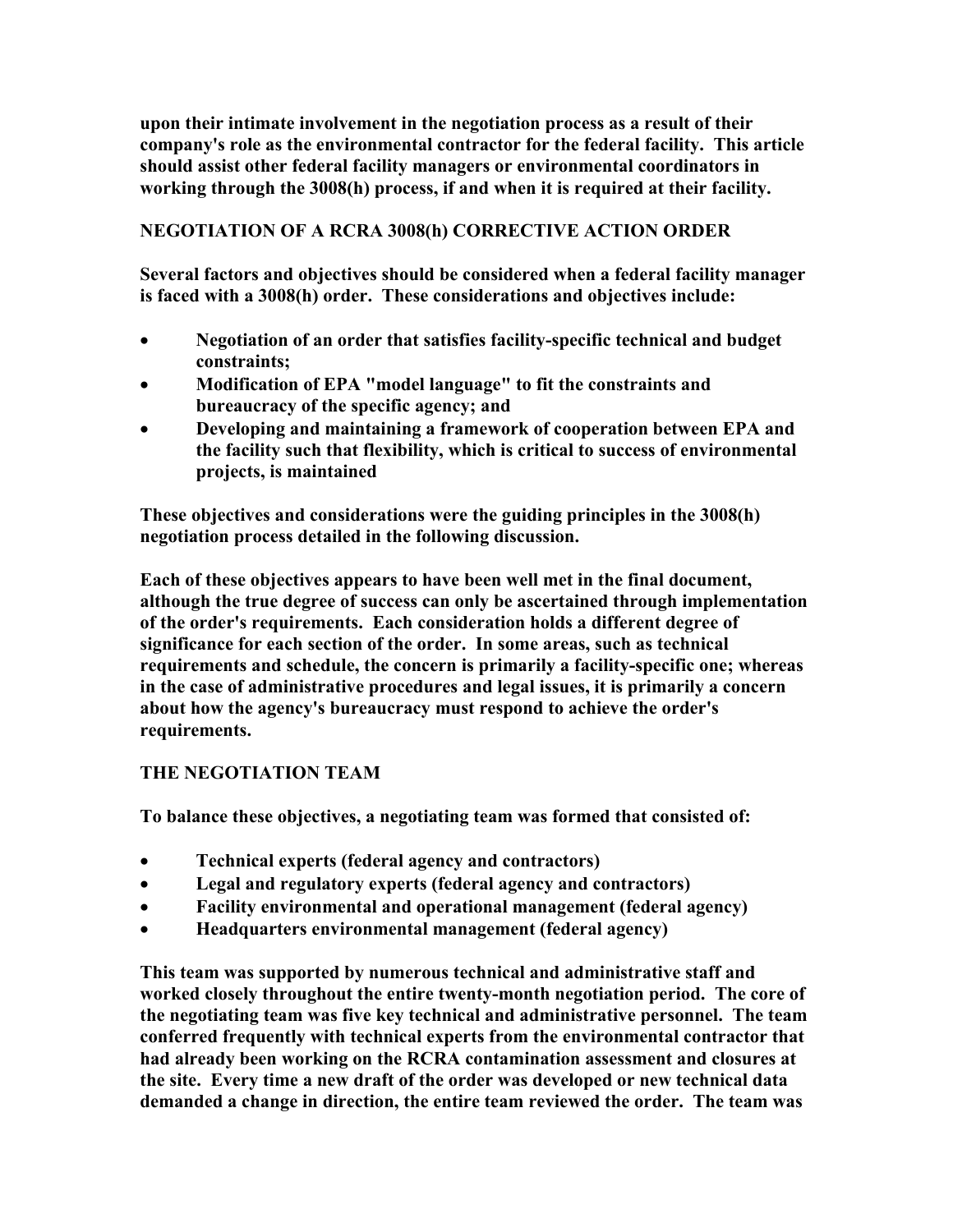**consistent throughout the entire period and received frequent management support from the facility manager's office and the principal-in-charge for the environmental contractor.** 

**Federal agencies will often find that EPA's technical and enforcement representatives may change due to the number of regulated RCRA facilities and the strain on EPA personnel resources. During the twenty-month negotiation period, EPA's lead technical representative changed three times and the legal/enforcement representative changed twice. This made the consistency of the facility negotiating team even more critical to avoid losing ground between drafts. All draft orders were reviewed and critiqued by the entire team.** 

**Technical and regulatory summary and review meetings were held each quarter for the entire technical support team to examine critical technical and regulatory issues as they developed. These meetings also evaluated key points in the ongoing technical corrective action investigations to assure that new findings regarding the RCRA facility investigation and ongoing RCRA closures were integrated into the technical and budgetary planning requirements for any resulting order.** 

## **THE IMPORTANCE OF VOLUNTARY COMPLIANCE**

**A critical factor in the facility's success in negotiating a favorable order with EPA was the facility management's clear commitment, supported by the agency's headquarters, to a proactive approach to environmental compliance. This facility had been carrying out a facility investigation and numerous RCRA closures over a three-year period (1985-1988) prior to the order without any pending enforcement action, state or federal. This significant, voluntary compliance effort indicated to the regulators, from the outset of the process, that the agency was willing to take the steps necessary to protect human health and the environment. The importance of this factor cannot be overstated in setting a generally cooperative tone of negotiations with EPA.** 

**Throughout the negotiations, EPA was continuously updated as data were developed, and approximately three million dollars of work was completed on the facility investigation in the twenty-month negotiation period. This process was instrumental in demonstrating to EPA that the federal facility was not only serious about resolving the problem; but, equally important, had the technical experts on board to accomplish the effort.** 

### **WHY A 3008(h) ORDER?**

**Based on the regulatory history of the facility, its operating permit status, and the state's lack of authorization for corrective action, EPA chose a 3008(h) order to gain control of investigations and potential remedial actions at the facility. This mechanism also allowed for negotiations between the agency and EPA to achieve a workable order for such a complex and varied site.**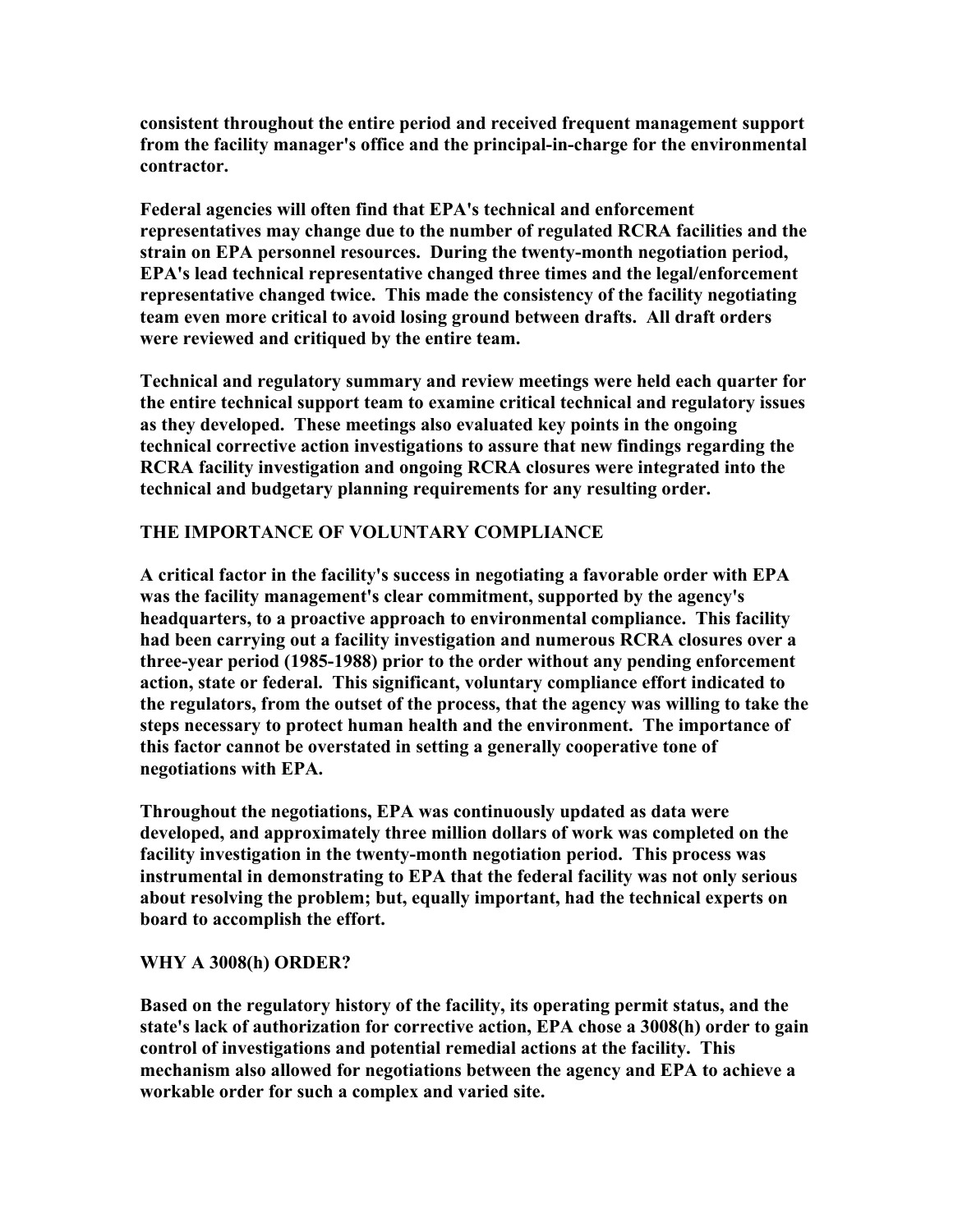**Recent trends in EPA enforcement at active federal RCRA facilities indicate an increased use of 3008(h) orders for corrective action unless a RCRA compliance issue also exists, in which case EPA may choose instead a Notice of Noncompliance (NON) followed by a Federal Facilities Compliance Agreement (FFCA). Currently, FFCAs have a specific elevation process for resolution of issues that is more**  restrictive than with a  $3008(h)^1$ .  $3008(h)$  orders have greater flexibility in terms of **the progress of review of draft orders and response times to agency submittals.** 

**This greater flexibility was used by EPA at this facility. The initial order proposed by EPA made specific requests for investigatory procedures and interim measures. Many of these were carried out as a logical part of the facility investigation that was ongoing during the entire negotiation process. The 3008(h) is an ideal vehicle to assure that a logical process is implemented at a federal facility to carry out corrective actions if it is properly negotiated to protect the agency's objectives.** 

# **THE PROCESS OF NEGOTIATING THE ORDER**

**Based on our experience at this and other sites, several key factors contribute to the negotiation of a successful 3008(h) order. These factors include:** 

- **Clear definition of facility objectives;**
- **Competent and experienced technical and legal negotiation and support teams;**
- **Understanding of existing problems at facility;**
- **Accurate definition of available resources;**
- **Good working relationship with EPA and state regulators; and**
- **Cooperation of regulated agency's headquarters environmental staff.**

## **EPA'S INITIAL PROPOSED ORDER**

**The following discussion of the negotiation of this facility's 3008(h) order will serve as a detailed example of this process at a complex federal facility with numerous active and closed RCRA units. This process began when technical portions of the draft order were sent to the facility in May 1988. This order's technical requirements consisted basically of three major activities:** 

- **1. Implementation of Interim Measures**
- **2. A Complete RCRA Facility Investigation (RFI)**
- **3. A Complete Corrective Measures Study (CMS)**

**Deadlines established in the initial order for each of these activities were not technically feasible given the extent and magnitude of potential groundwater contamination and the number of solid waste management units (SWMUs) that needed to be investigated at the facility. Originally, Interim Measures would have required a groundwater pump and treat system at the facility boundary. The potential construction cost was estimated at up to fifteen million dollars. Given the**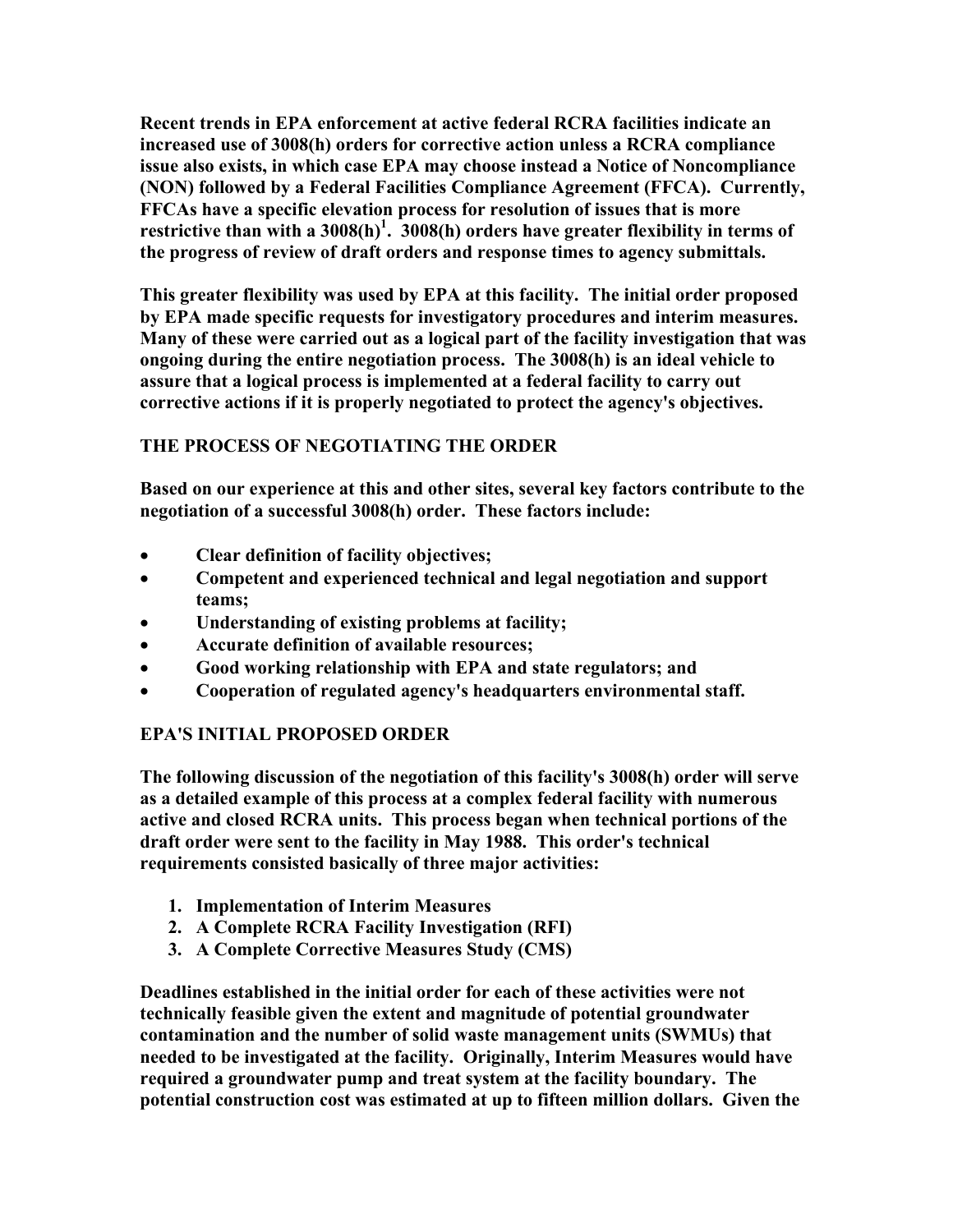**facility location, this proposed system was ill advised because of low technical feasibility; furthermore, it did not, in any way, protect human health or the environment. The RFI/CMS process required by the initial order was to be completed in fifteen months. This would have been difficult, if not impossible, considering that there was a twelve-square-mile study area that contains four distinct aquifers which needed to be evaluated.** 

**The initial order was an EPA standard model order developed for a Department of Defense facility; it lacked considerations for site-specific needs and for this agency's administrative procedures. This situation is not unusual due to the many sites in EPA's universe of RCRA-regulated facilities and the variability of administrative procedures between federal agencies. For this reason, and because of the potential precedential nature of the order for the agency, the facility director assembled the negotiation and technical support team from agency and contractor personnel experienced in the RCRA regulations and already familiar with and working on the site's problems.** 

## **NEGOTIATION BEGINS**

**The team's first assignment was to review the order in detail and provide comments to the facility manager on budget impacts and the technical feasibility of the proposed technical requirements. This review was conducted in parallel with an extensive effort aimed at familiarizing EPA technical and enforcement staff with the site characteristics and the voluntary, ongoing facility environmental investigation. EPA's enforcement staff were also familiarized with agency-specific bureaucratic procedures and limitations that would have to be addressed in the final order.** 

**EPA's technical and enforcement staffs were invited to the facility for a site visit after our initial review. Comments were prepared for the purpose of a detailed initial meeting in which major concerns on both sides could be aired openly in the context of a sound technical base. This first meeting took place in July 1988. The meeting was an important first step in EPA's understanding of the site issues and the agency's concerns over the need for the order to fit within established agency administrative and funding procedures.** 

**After the meeting, the negotiating team provided EPA with a revised draft of the order that incorporated the following key points:** 

- **Revised Interim Measures**
- **Technically justifiable RFI/CMS schedule**
- **Administrative/legal language consistent with agency procedures**

**In addition, a significant amount of technical data regarding ongoing facility investigations, contamination assessments, and RCRA closures was also submitted at this time to EPA's technical staff. Shortly after submission of this data, EPA technical staff attached to this project were transferred and the project was**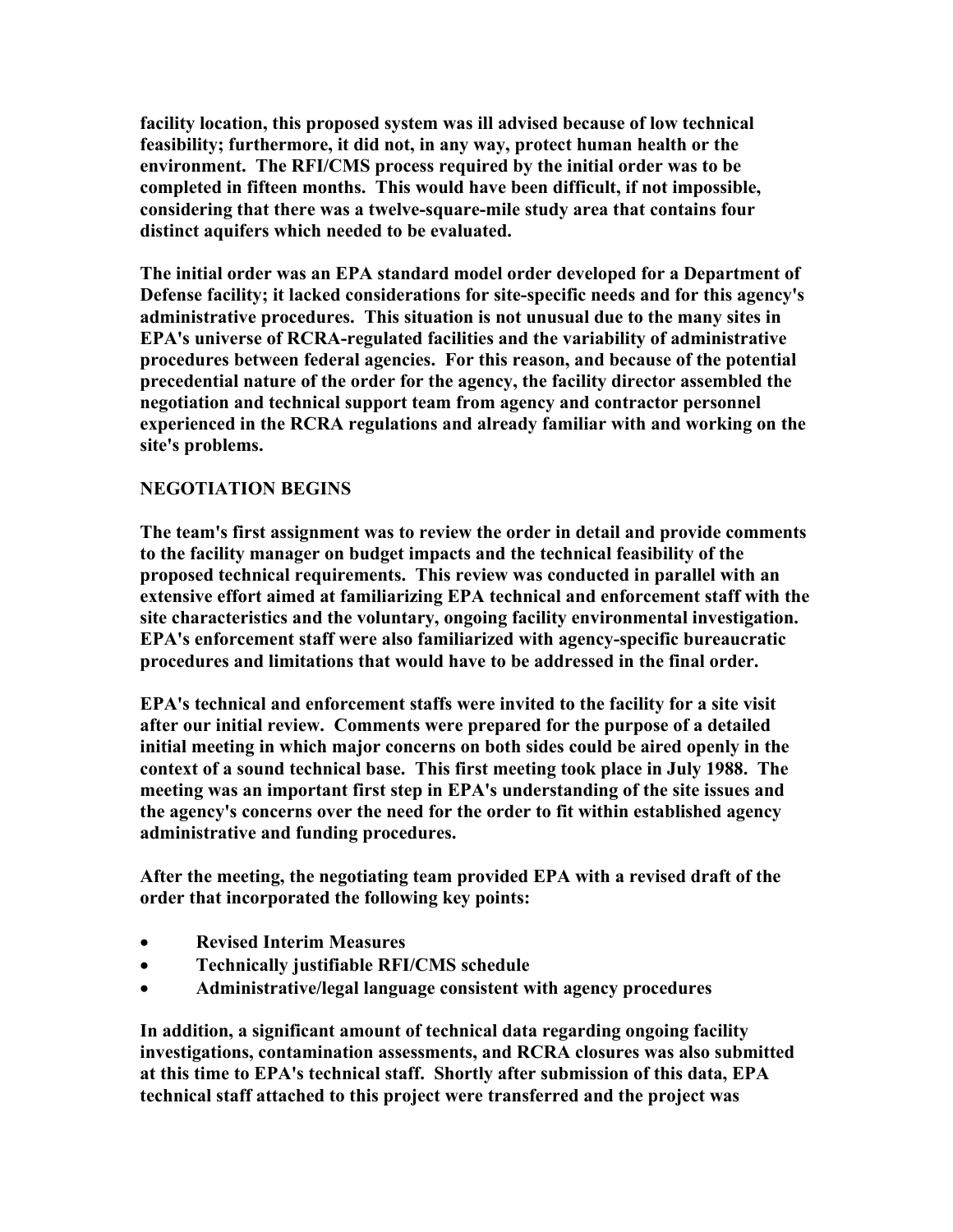**reassigned. This caused a delay because additional EPA personnel had to be educated about the project, eliminating much of the progress that had been made in EPA's understanding of site conditions.** 

**Technical discussions resumed, including a series of meetings at EPA and at the facility. Another draft order was sent to the facility in March 1989. This draft order still did not adequately address many of our technical and administrative concerns.** 

**The negotiating team met to review the details of the new order and a decision was made to redraft a complete order that would be acceptable to the facility, using EPA's order as a baseline. This process required a detailed examination of the technical issues and the associated costs of carrying out the proposed work. This approach proved very successful in helping the facility develop a logical document that was coordinated to address EPA's concerns about what was technically and administratively feasible for the facility. A technically justifiable RFI/CMS and Interim Measures package was developed along with appropriate modifications in administrative and legal language to accommodate issues such as elevation of disputes, Anti-Deficiency Act requirements, and potential variations in agency funding levels outside of the facility's control. This new draft order became the basis for future negotiations, and it appeared that a final order would be negotiated by spring or summer of 1989.** 

### **NEGOTIATIONS COME TO A CLOSE**

**Then – as the old adage goes, it is darkest just before the dawn – EPA sent the facility a "final" order containing many of the deficiencies in the original order. At this point, it was clear that a different approach would be required to keep the negotiation process from breaking down. The facility negotiating team suggested a three-day marathon session including all facility and EPA technical, legal, and administrative staff (including headquarters' staff from both agencies). The purpose of the meeting was to review all the order's technical requirements and schedule, EPA's requirements, and legal/administrative issues in anticipation of either reaching a final agreement on the 3008(h) order or elevating the order to EPA and the facility's agency headquarters for resolution.** 

**The first day of the meeting consisted of presentations by the facility's and consultant's technical experts of data and analyses that had been collected to date at the facility, with special emphasis on the additional requirements to complete a technically justifiable RFI/CMS. The meeting included detailed presentations on the hydrogeology and contaminant distribution at the site. In addition, a detailed analysis of the facility's plan and schedule to complete an RFI/CMS was presented along with the supporting technical arguments. All audiovisual materials and technical data were prepared as handouts for EPA technical and legal staff. The first day concluded with a site tour/inspection to add perspective to the information presented earlier in the meeting.**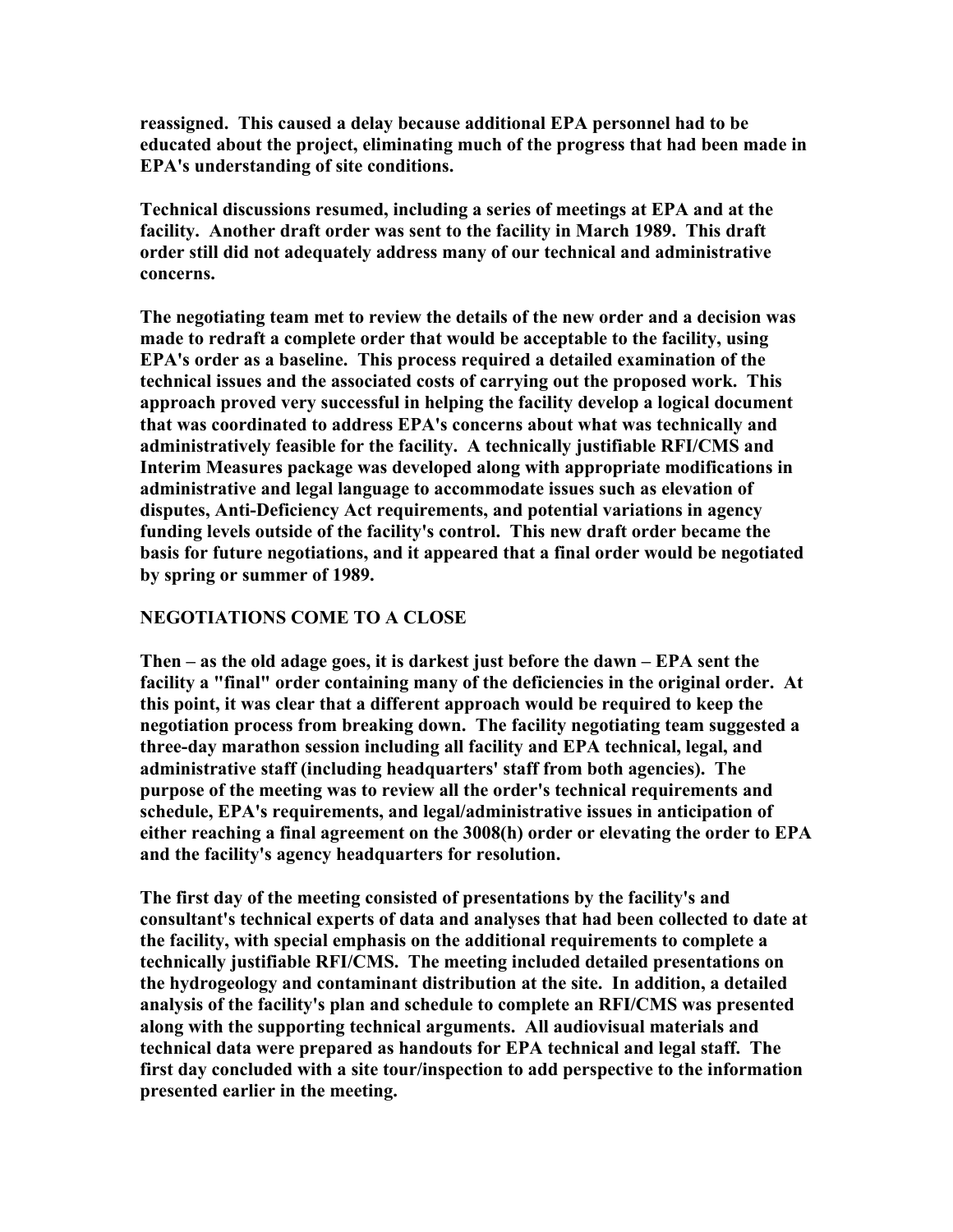**The second day began early with a joint page-by-page review of the entire order. This review covered all administrative and technical issues and was set up to reach agreements on all issues as they were encountered. When necessary, time was allowed for caucus among individual groups and to allow both parties' legal staff to prepare draft language on particular sections to present to the group for discussion, modification, and agreement. When administrative or funding issues arose that affected EPA and agency headquarters positions, these issues were addressed by headquarters personnel and acceptable language was developed. The commitment by both sides to reach agreement on all major points and the consequent participation of decision makers was critical to the success of this type of negotiation.** 

**The page-by-page review of the order continued through the third day. By the end of that day, substantive agreement had been reached and EPA agreed to redraft the final order. The final order was sent to the facility and signed by both parties in December 1989.** 

## **TYPICAL REQUIREMENTS OF 3008(h) CORRECTIVE ACTIONS ORDERS**

**The final 3008(h) order negotiated for this facility has three primary requirements:** 

- **RCRA Facility Investigation (RFI)**
- **Corrective Measures Study (CMS)**
- **Corrective Measures Implementation (CMI)**

**These requirements are typical of many 3008(h) orders drafted for active RCRA transportation, storage, and disposal (TSD) facilities. The process of complying with the 3008(h) order consists of the successful completion of each of the three requirements above. These requirements are designed to allow EPA and the agency to arrive at a determination of what type of corrective action is appropriate for the contamination detected at the facility. The process for a RCRA facility is analogous to a RI/FS at a CERCLA site. The goal of the RFI/CMS is to define an appropriate corrective action to be implemented at the site, if any is found to be required. The last two sections provide a detailed description of the requirements of the order and the technical requirements of the RFI/CMS process.** 

### **DESCRIPTION OF THE RFI**

**The RFI consists of a series of field investigations and data analyses to determine immediate and long-term exposure potentials for contaminants identified at the facility. Many of the source areas at the facility had undergone extensive characterization as a result of inclusion in other environmental documents (e.g., Part B Permit Application). These characterizations were based on past operating practices as well as thorough chemical evaluations. Other identified units will be examined during the soils and contaminant characterization portion of the RFI. These investigations will concentrate on quantifying the physical and chemical**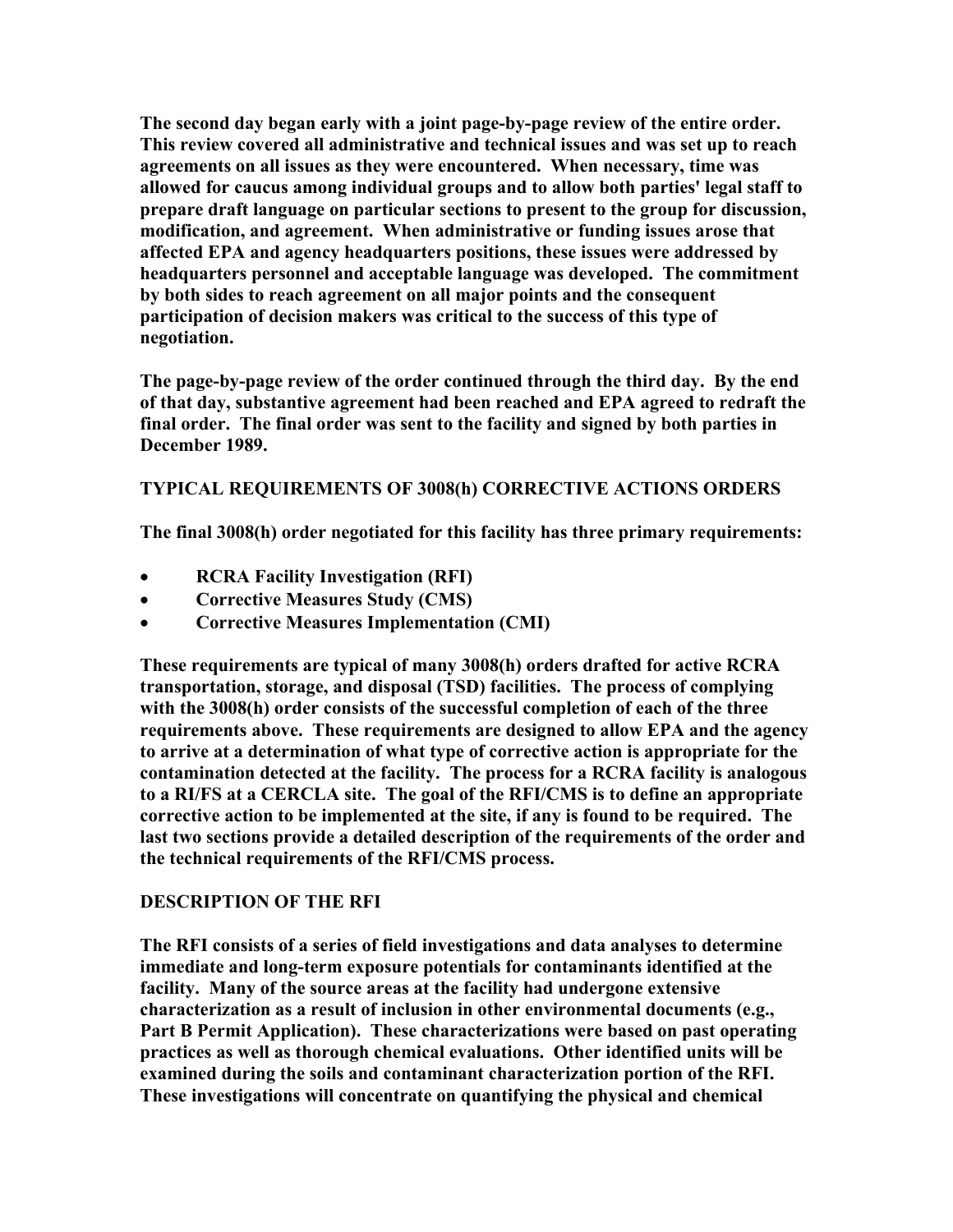**properties of the soils and adjacent to each unit as well as determining the extent and nature of any vadose (unsaturated, above groundwater) zone contamination. Although the RFI also specifies a thorough characterization of the surface water and air exposure routes, these are considered minor pathways at this facility due to restricted access and the lack of any permanent bodies of surface water; however, they could be very significant at other facilities.** 

**The major emphasis of the RFI will be an extensive examination of the hydrogeologic settings and groundwater contaminant characterization. This pathway has resulted in off-site transport of groundwater contaminants and is the only route capable of posing significant future threats to human health and the environment. The facility will continue to evaluate exposure potentials throughout the entire RFI process through its groundwater modeling efforts. It will use data gathered in the RFI and associated activities to develop a health risk assessment that examines the impacts of human exposure to the contaminants present in off-site areas.** 

## **DESCRIPTION OF THE CMS**

**The CMS, which runs concurrently with the RFI, will evaluate existing and developing technologies that could potentially be employed in remediating existing contamination or ensuring that no exposure occurs. The CMS will initially screen available remediation technologies to determine whether they are applicable to site conditions and to the types of compounds that have been identified in groundwater. Once the initial screening has been completed, the CMS will then focus on the technical, environmental, human health, and institutional considerations of each alternative to determine which are most practical and feasible. Issues to be addressed include evaluations of the effectiveness and long-term usefulness of each alternative as well as its reliability and innate safety characteristics. Obviously, preferences will be given to those alternatives that both achieve maximum protection of human health and the environment and are capable of satisfying federal, state, and local ordinances.** 

**When the CMS is complete, the facility will select the alternative(s) that best fits the conditions encountered at the site and will submit its recommendations and justifications to EPA for approval.** 

### **SCHEDULE FOR COMPLETION**

**The time frame for completion of the RFI/CMS was a major concern during the 3008(h) negotiations. The study area is quite large and hydrogeologically complex. Agency budgetary constraints also figured prominently throughout the negotiation process. As the EPA representatives became more familiar with site-specific conditions and the wide areal extent of ongoing environmental investigations, they began to perceive the necessity of an extended schedule. Such a schedule was**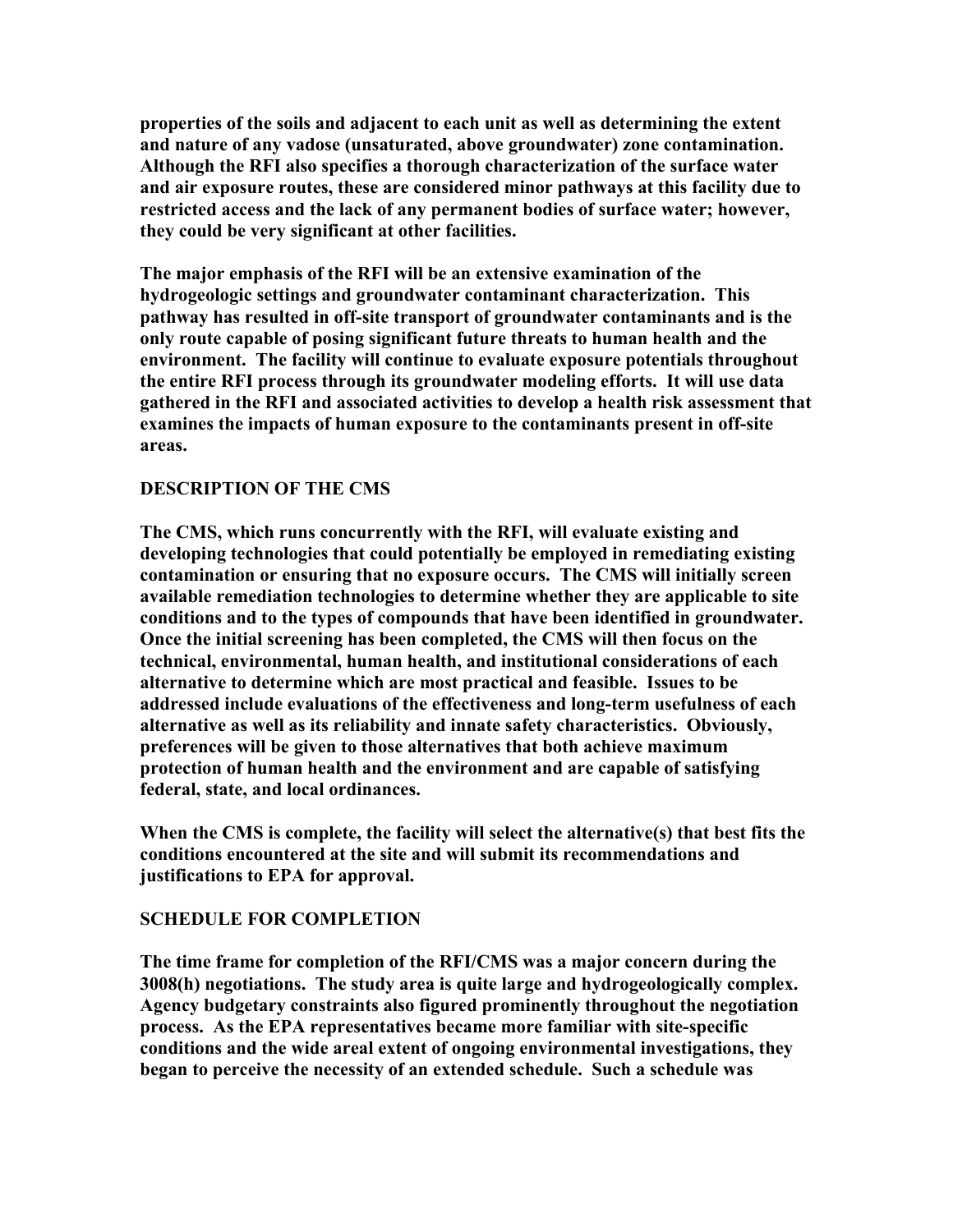**further warranted by the low potential for human exposure in the off-site areas so that there was no need for immediate interim measures to protect human health.** 

**Language negotiated for inclusion in two major provisions of the order will allow the facility to extend the schedule in certain instances. These provisions are Force Majeure and Funding. Under Force Majeure, the schedule can be extended for delays caused by any unforeseen circumstances. The actual circumstances and their status as a Force Majeure are subject to negotiation between EPA and the facility. The funding section provides that the schedule can be modified due to shortfalls in the agency's headquarters' environmental budget. Should conditions at other facilities become of greater priority, funds can be reallocated to mitigate immediate environmental threats. This shift in funds could result in an extension of the RFI/CMS schedule at the facility.** 

## **CONCLUSION**

**The use of 3008(h) corrective action orders at federal facilities is currently undergoing a significant increase. These orders can present a large problem to facility managers and their budgets. However, if properly negotiated, a 3008(h) order can provide an orderly framework for a federal RCRA facility to address environmental problems in a coordinated fashion. When properly drafted, these orders will contain not only specific points that affect the facility in question, but overall legal and administrative procedures that can provide relief for the regulated facility in the event of budget cutbacks or unforeseen problems in implementing the order's requirements. Critical to the success of negotiating a 3008(h) order are the following factors:** 

- **Experienced and technically competent negotiators**
- **Good understanding of facility's physical and regulatory environment**
- **Proactive compliance stance**
- **Support of headquarters or parent agency personnel**
- **Persistent and detailed order reworking and modification**
- **Understanding of regulator's mission and objective**

**The successful negotiation of a 3008(h) order, such as that negotiated by this facility, serves to provide a framework for complete RCRA compliance for corrective actions at a federal facility while avoiding potential future violations. Furthermore, with a signed 3008(h) order, federal facilities may avoid some state/local permit requirements for specific short-term activities being carried out to comply with the requirements of the order. In conclusion, the time and resources spent up front assuring that 3008(h) order requirements are reasonable and contribute to the facility's objective will be spent to assure ongoing RCRA compliance and remove barriers to finalizing Part B operating permits at federal facilities.**